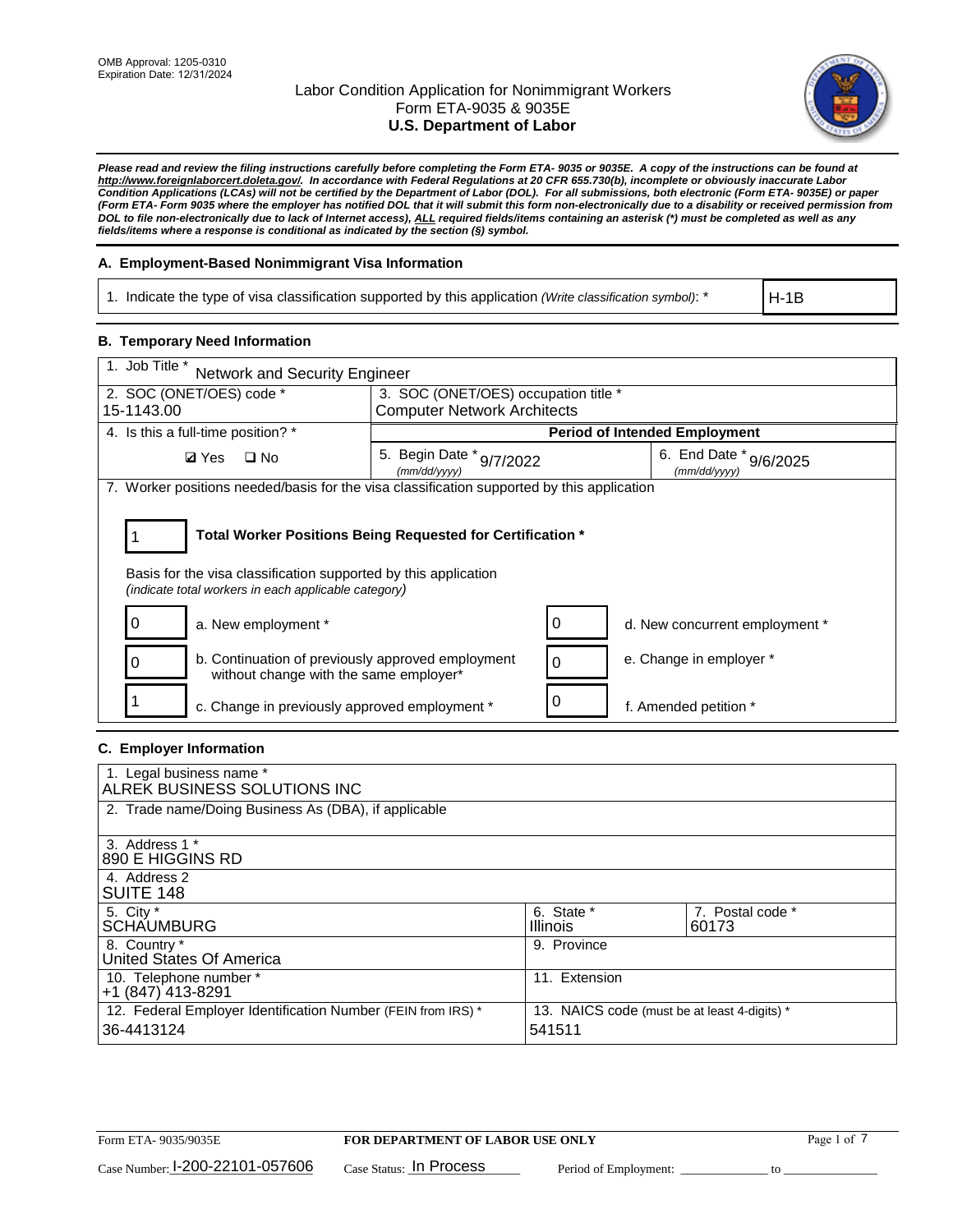

## **D. Employer Point of Contact Information**

**Important Note**: The information contained in this Section must be that of an employee of the employer who is authorized to act on behalf of the employer in labor certification matters. The information in this Section must be different from the agent or attorney information listed in Section E, unless the attorney is an employee of the employer.

| 1. Contact's last (family) name *         | 2. First (given) name * |                               | 3. Middle name(s)         |
|-------------------------------------------|-------------------------|-------------------------------|---------------------------|
| <b>GOUD</b>                               | <b>PRAVEEN</b>          |                               |                           |
| 4. Contact's job title *<br>PRESIDENT     |                         |                               |                           |
| 5. Address 1 *<br>890 E HIGGINS RD        |                         |                               |                           |
| 6. Address 2<br>SUITE 148                 |                         |                               |                           |
| 7. City $*$<br><b>SCHAUMBURG</b>          |                         | 8. State *<br><b>Illinois</b> | 9. Postal code *<br>60173 |
| 10. Country *<br>United States Of America |                         | 11. Province                  |                           |
| 12. Telephone number *                    | Extension<br>13.        | 14. E-Mail address            |                           |
| +1 (847) 413-8291                         |                         | HR@ABSLI.COM                  |                           |

# **E. Attorney or Agent Information (If applicable)**

**Important Note**: The employer authorizes the attorney or agent identified in this section to act on its behalf in connection with the filing of this application.

| 1. Is the employer represented by an attorney or agent in the filing of this application? *<br>If "Yes," complete the remainder of Section E below. |                         |                               |                                                                                       |                   | <b>Ø</b> Yes     | $\square$ No |
|-----------------------------------------------------------------------------------------------------------------------------------------------------|-------------------------|-------------------------------|---------------------------------------------------------------------------------------|-------------------|------------------|--------------|
| 2. Attorney or Agent's last (family) name §                                                                                                         | 3. First (given) name § |                               |                                                                                       | 4. Middle name(s) |                  |              |
| <b>KENNEDY</b>                                                                                                                                      | ADAIKALA MARY           |                               | N/A                                                                                   |                   |                  |              |
| 5. Address 1 §<br>1051 Perimeter Dr                                                                                                                 |                         |                               |                                                                                       |                   |                  |              |
| 6. Address 2<br><b>STE 250</b>                                                                                                                      |                         |                               |                                                                                       |                   |                  |              |
| 7. City §<br>Schaumburg                                                                                                                             |                         | 8. State §<br><b>Illinois</b> |                                                                                       | 60173             | 9. Postal code § |              |
| 10. Country §<br>United States Of America                                                                                                           |                         | 11. Province                  |                                                                                       |                   |                  |              |
| 12. Telephone number §                                                                                                                              | 13. Extension           |                               | 14. E-Mail address                                                                    |                   |                  |              |
| +1 (847) 220-1560                                                                                                                                   |                         |                               | legal@mkimmigrationlaw.com                                                            |                   |                  |              |
| 15. Law firm/Business name §                                                                                                                        |                         |                               | 16. Law firm/Business FEIN §                                                          |                   |                  |              |
| LAW OFFICES OF MARY KENNEDY, LLC                                                                                                                    |                         |                               | 82-3789282                                                                            |                   |                  |              |
| 17. State Bar number (only if attorney) §                                                                                                           |                         |                               | 18. State of highest court where attorney is in good<br>standing (only if attorney) § |                   |                  |              |
| 173876                                                                                                                                              |                         | Oregon                        |                                                                                       |                   |                  |              |
| 19. Name of the highest State court where attorney is in good standing (only if attorney) §                                                         |                         |                               |                                                                                       |                   |                  |              |
| SUPREME COURT, OR                                                                                                                                   |                         |                               |                                                                                       |                   |                  |              |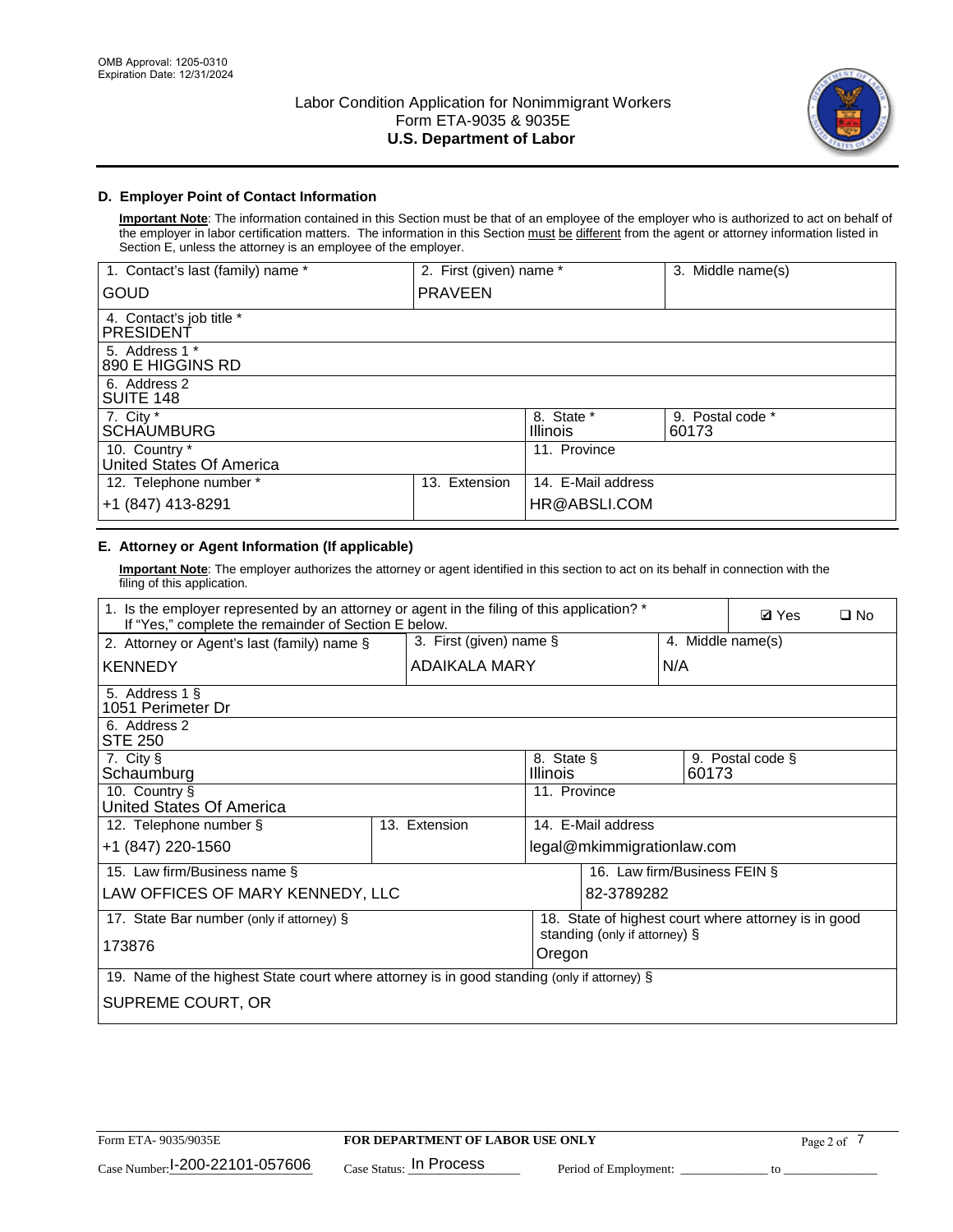

### **F. Employment and Wage Information**

**Important Note**: The employer must define the intended place(s) of employment with as much geographic specificity as possible. Each intended place(s) of employment listed below must be the worksite or physical location where the work will actually be performed and cannot be a P.O. Box. The employer must identify all intended places of employment, including those of short duration, on the LCA. 20 CFR 655.730(c)(5). If the employer is submitting this form non-electronically and the work is expected to be performed in more than one location, an attachment must be submitted in order to complete this section. An employer has the option to use either a single Form ETA-9035/9035E or multiple forms to disclose all intended places of employment. If the employer has more than ten (10) intended places of employment at the time of filing this application, the employer must file as many additional LCAs as are necessary to list all intended places of employment. See the form instructions for further information about identifying all intended places of employment.

## a.*Place of Employment Information* 1

|                                                                              | 1. Enter the estimated number of workers that will perform work at this place of employment under<br>the LCA.*                 |  | 1                                        |                          |              |              |  |  |
|------------------------------------------------------------------------------|--------------------------------------------------------------------------------------------------------------------------------|--|------------------------------------------|--------------------------|--------------|--------------|--|--|
|                                                                              | 2. Indicate whether the worker(s) subject to this LCA will be placed with a secondary entity at this<br>place of employment. * |  |                                          |                          | <b>Ø</b> Yes | $\square$ No |  |  |
|                                                                              | 3. If "Yes" to question 2, provide the legal business name of the secondary entity. §                                          |  |                                          |                          |              |              |  |  |
| Leidos                                                                       |                                                                                                                                |  |                                          |                          |              |              |  |  |
|                                                                              | 4. Address 1 *<br>3300 Lord Baltimore Dr                                                                                       |  |                                          |                          |              |              |  |  |
|                                                                              | 5. Address 2                                                                                                                   |  |                                          |                          |              |              |  |  |
|                                                                              | 6. City $*$<br>7. County *<br><b>Baltimore</b><br><b>Baltimore City</b>                                                        |  |                                          |                          |              |              |  |  |
| 8. State/District/Territory *<br>9. Postal code *<br>21244<br>Maryland       |                                                                                                                                |  |                                          |                          |              |              |  |  |
| 10. Wage Rate Paid to Nonimmigrant Workers *<br>10a. Per: (Choose only one)* |                                                                                                                                |  |                                          |                          |              |              |  |  |
|                                                                              | ☑ Hour □ Week □ Bi-Weekly □ Month □ Year<br>From* $\frac{1}{2}$ $\frac{44}{100}$ To: $\frac{1}{2}$ $\frac{1}{2}$               |  |                                          |                          |              |              |  |  |
|                                                                              | 11. Prevailing Wage Rate *                                                                                                     |  | 11a. Per: (Choose only one)*             |                          |              |              |  |  |
|                                                                              | $\$\,$ 43 82                                                                                                                   |  | ☑ Hour □ Week □ Bi-Weekly □ Month □ Year |                          |              |              |  |  |
|                                                                              | Questions 12-14. Identify the source used for the prevailing wage (PW) (check and fully complete only one): *                  |  |                                          |                          |              |              |  |  |
| 12.<br>$\Box$                                                                | A Prevailing Wage Determination (PWD) issued by the Department of Labor                                                        |  |                                          | a. PWD tracking number § |              |              |  |  |
| 13.                                                                          | A PW obtained independently from the Occupational Employment Statistics (OES) Program                                          |  |                                          |                          |              |              |  |  |
| $\mathbf v$                                                                  | a. Wage Level (check one): §                                                                                                   |  |                                          | b. Source Year §         |              |              |  |  |
|                                                                              | ☑ ।<br>□⊪<br>$\square$ $\square$<br>$\Box$ IV<br>$\Box$ N/A                                                                    |  |                                          | 7/1/2021 - 6/30/2022     |              |              |  |  |
| 14.                                                                          | A PW obtained using another legitimate source (other than OES) or an independent authoritative source                          |  |                                          |                          |              |              |  |  |
|                                                                              | a. Source Type (check one): §<br>$\Box$ CBA<br>$\Box$ DBA<br>$\square$ SCA<br>$\Box$ Other/ PW Survey                          |  |                                          | b. Source Year §         |              |              |  |  |
|                                                                              | c. If responded "Other/ PW Survey" in question 14.a, enter the name of the survey producer or publisher §                      |  |                                          |                          |              |              |  |  |
|                                                                              | d. If responded "Other/ PW Survey" in question 14.a, enter the title or name of the PW survey §                                |  |                                          |                          |              |              |  |  |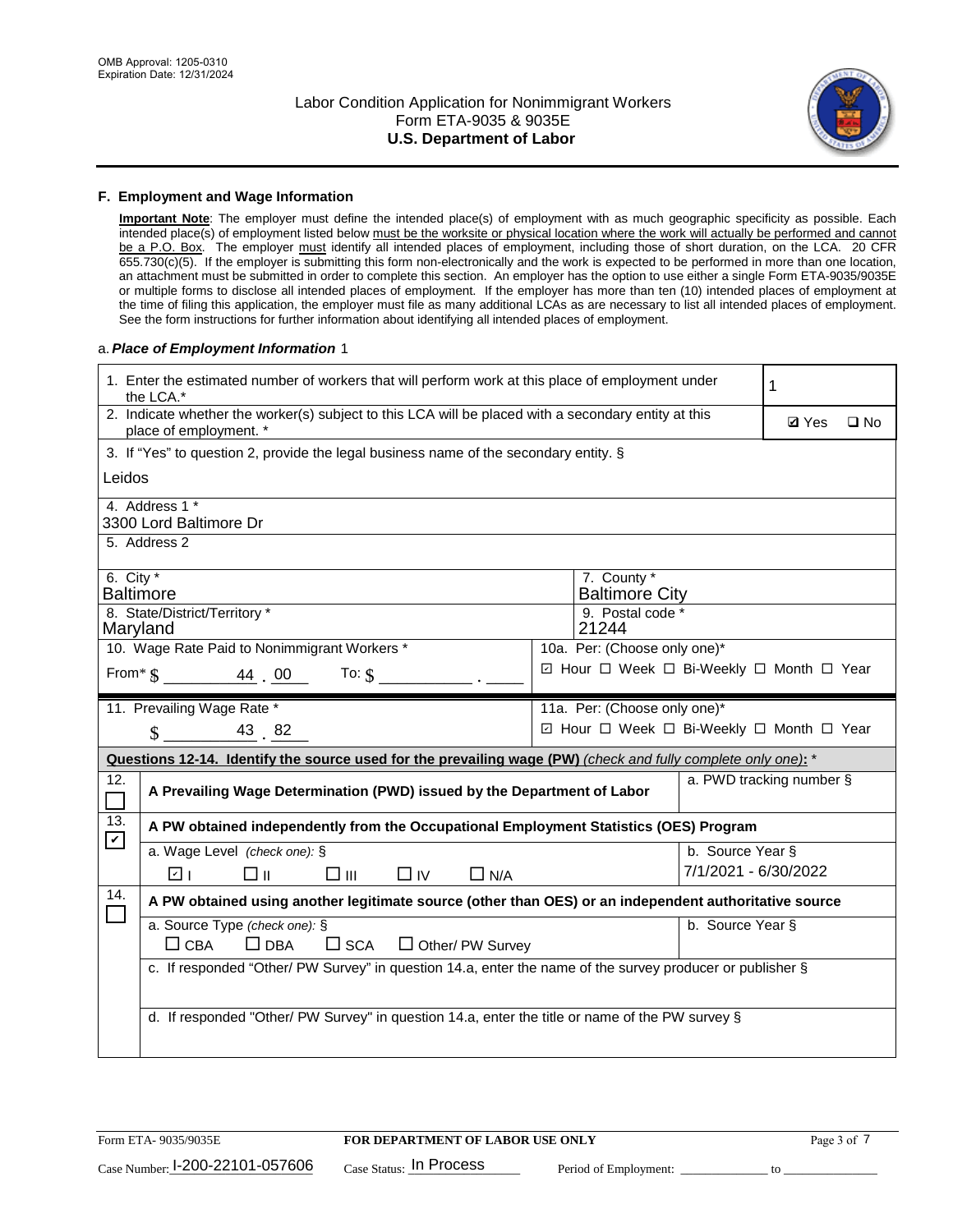

# **G. Employer Labor Condition Statements**

! *Important Note:* In order for your application to be processed, you MUST read Section G of the Form ETA-9035CP - General Instructions for the 9035 & 9035E under the heading "Employer Labor Condition Statements" and agree to all four (4) labor condition statements summarized below:

- (1) **Wages:** The employer shall pay nonimmigrant workers at least the prevailing wage or the employer's actual wage, whichever is higher, and pay for non-productive time. The employer shall offer nonimmigrant workers benefits and eligibility for benefits provided as compensation for services on the same basis as the employer offers to U.S. workers. The employer shall not make deductions to recoup a business expense(s) of the employer including attorney fees and other costs connected to the performance of H-1B, H-1B1, or E-3 program functions which are required to be performed by the employer. This includes expenses related to the preparation and filing of this LCA and related visa petition information. 20 CFR 655.731;
- (2) **Working Conditions:** The employer shall provide working conditions for nonimmigrants which will not adversely affect the working conditions of workers similarly employed. The employer's obligation regarding working conditions shall extend for the duration of the validity period of the certified LCA or the period during which the worker(s) working pursuant to this LCA is employed by the employer, whichever is longer. 20 CFR 655.732;
- (3) **Strike, Lockout, or Work Stoppage:** At the time of filing this LCA, the employer is not involved in a strike, lockout, or work stoppage in the course of a labor dispute in the occupational classification in the area(s) of intended employment. The employer will notify the Department of Labor within 3 days of the occurrence of a strike or lockout in the occupation, and in that event the LCA will not be used to support a petition filing with the U.S. Citizenship and Immigration Services (USCIS) until the DOL Employment and Training Administration (ETA) determines that the strike or lockout has ended. 20 CFR 655.733; and
- (4) **Notice:** Notice of the LCA filing was provided no more than 30 days before the filing of this LCA or will be provided on the day this LCA is filed to the bargaining representative in the occupation and area of intended employment, or if there is no bargaining representative, to workers in the occupation at the place(s) of employment either by electronic or physical posting. This notice was or will be posted for a total period of 10 days, except that if employees are provided individual direct notice by e-mail, notification need only be given once. A copy of the notice documentation will be maintained in the employer's public access file. A copy of this LCA will be provided to each nonimmigrant worker employed pursuant to the LCA. The employer shall, no later than the date the worker(s) report to work at the place(s) of employment, provide a signed copy of the certified LCA to the worker(s) working pursuant to this LCA. 20 CFR 655.734.

1. **I have read and agree to** Labor Condition Statements 1, 2, 3, and 4 above and as fully explained in Section G of the Form ETA-9035CP – General Instructions for the 9035 & 9035E and the Department's regulations at 20 CFR 655 Subpart H. \*

**Ø**Yes ロNo

## **H. Additional Employer Labor Condition Statements –H-1B Employers ONLY**

!**Important Note***:* In order for your H-1B application to be processed, you MUST read Section H – Subsection 1 of the Form ETA 9035CP – General Instructions for the 9035 & 9035E under the heading "Additional Employer Labor Condition Statements" and answer the questions below.

#### *a. Subsection 1*

| 1. At the time of filing this LCA, is the employer H-1B dependent? §                                                                                                                                                                                            | ⊡ Yes | □ No |           |              |
|-----------------------------------------------------------------------------------------------------------------------------------------------------------------------------------------------------------------------------------------------------------------|-------|------|-----------|--------------|
| 2. At the time of filing this LCA, is the employer a willful violator? $\S$                                                                                                                                                                                     |       |      | ⊡ No      |              |
| 3. If "Yes" is marked in questions H.1 and/or H.2, you must answer "Yes" or "No" regarding<br>whether the employer will use this application ONLY to support H-1B petitions or extensions of<br>status for exempt H-1B nonimmigrant workers? §                  |       |      | $\Box$ No |              |
| 4. If "Yes" is marked in question H.3, identify the statutory basis for the<br>■ \$60,000 or higher annual wage<br>exemption of the H-1B nonimmigrant workers associated with this<br>□ Master's Degree or higher in related specialty<br>$\Box$ Both<br>LCA. § |       |      |           |              |
| H-1B Dependent or Willful Violator Employers -Master's Degree or Higher Exemptions ONLY                                                                                                                                                                         |       |      |           |              |
| 5. Indicate whether a completed Appendix A is attached to this LCA covering any H-1B<br>nonimmigrant worker for whom the statutory exemption will be based <b>ONLY</b> on attainment of a<br>Master's Degree or higher in related specialty. §                  |       |      | ⊡ No      | <b>Q</b> N/A |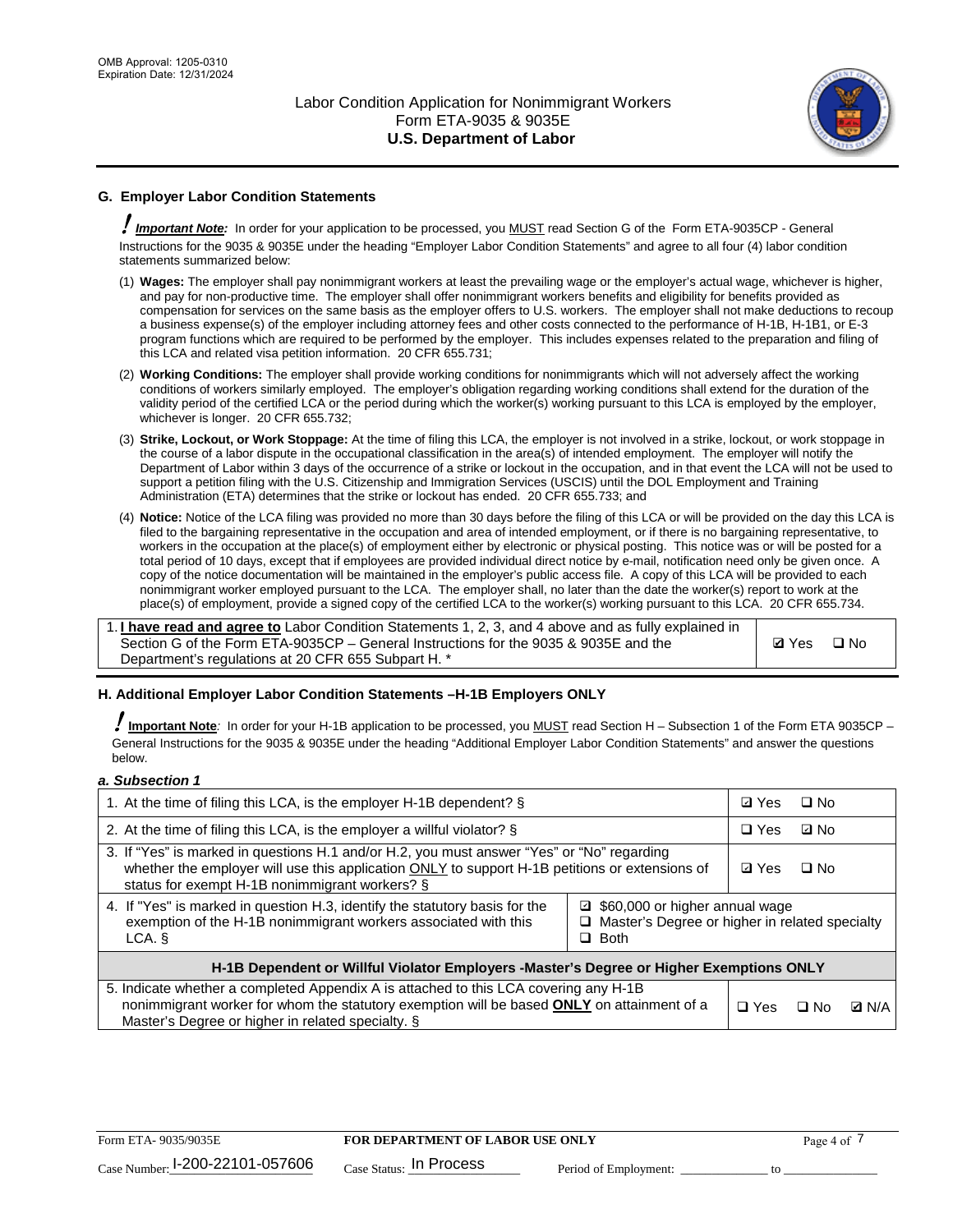

**If you marked "Yes" to questions H.a.1 (H-1B dependent) and/or H.a.2 (H-1B willful violator) and "No" to question H.a.3 (exempt H-1B nonimmigrant workers), you MUST read Section H – Subsection 2 of the Form ETA 9035CP – General Instructions for the 9035 & 9035E under the heading "Additional Employer Labor Condition Statements" and indicate your agreement to all three (3) additional statements summarized below.**

### *b. Subsection 2*

- A. **Displacement:** An H-1B dependent or willful violator employer is prohibited from displacing a U.S. worker in its own workforce within the period beginning 90 days before and ending 90 days after the date of filing of the visa petition. 20 CFR 655.738(c);
- B. **Secondary Displacement:** An H-1B dependent or willful violator employer is prohibited from placing an H-1B nonimmigrant worker(s) with another/secondary employer where there are indicia of an employment relationship between the nonimmigrant worker(s) and that other/secondary employer (thus possibly affecting the jobs of U.S. workers employed by that other employer), unless and until the employer subject to this LCA makes the inquiries and/or receives the information set forth in 20 CFR 655.738(d)(5) concerning that other/secondary employer's displacement of similarly employed U.S. workers in its workforce within the period beginning 90 days before and ending 90 days after the date of such placement. 20 CFR 655.738(d). Even if the required inquiry of the secondary employer is made, the H-1B dependent or willful violator employer will be subject to a finding of a violation of the secondary displacement prohibition if the secondary employer, in fact, displaces any U.S. worker(s) during the applicable time period; and
- C. **Recruitment and Hiring:** Prior to filing this LCA or any petition or request for extension of status for nonimmigrant worker(s) supported by this LCA, the H-1B dependent or willful violator employer must take good faith steps to recruit U.S. workers for the job(s) using procedures that meet industry-wide standards and offer compensation that is at least as great as the required wage to be paid to the nonimmigrant worker(s) pursuant to 20 CFR 655.731(a). The employer must offer the job(s) to any U.S. worker who applies and is equally or better qualified for the job than the nonimmigrant worker. 20 CFR 655.739.

| 6. I have read and agree to Additional Employer Labor Condition Statements A, B, and C above and |       |           |
|--------------------------------------------------------------------------------------------------|-------|-----------|
| as fully explained in Section H – Subsections 1 and 2 of the Form ETA 9035CP – General           | □ Yes | $\Box$ No |
| Instructions for the 9035 & 9035E and the Department's regulations at 20 CFR 655 Subpart H. §    |       |           |

## **I. Public Disclosure Information**

! **Important Note***:* You must select one or both of the options listed in this Section.

| 1. Public disclosure information in the United States will be kept at: * |  |  |  |  |  |  |  |
|--------------------------------------------------------------------------|--|--|--|--|--|--|--|
|--------------------------------------------------------------------------|--|--|--|--|--|--|--|

**sqrt** Employer's principal place of business □ Place of employment

## **J. Notice of Obligations**

A. Upon receipt of the certified LCA, the employer must take the following actions:

- o Print and sign a hard copy of the LCA if filing electronically (20 CFR 655.730(c)(3));<br>
Maintain the original signed and certified LCA in the employer's files (20 CFR 655.7
- Maintain the original signed and certified LCA in the employer's files (20 CFR 655.705(c)(2); 20 CFR 655.730(c)(3); and 20 CFR 655.760); and
- o Make a copy of the LCA, as well as necessary supporting documentation required by the Department of Labor regulations, available for public examination in a public access file at the employer's principal place of business in the U.S. or at the place of employment within one working day after the date on which the LCA is filed with the Department of Labor (20 CFR 655.705(c)(2) and 20 CFR 655.760).
- B. The employer must develop sufficient documentation to meet its burden of proof with respect to the validity of the statements made in its LCA and the accuracy of information provided, in the event that such statement or information is challenged (20 CFR 655.705(c)(5) and 20 CFR 655.700(d)(4)(iv)).
- C. The employer must make this LCA, supporting documentation, and other records available to officials of the Department of Labor upon request during any investigation under the Immigration and Nationality Act (20 CFR 655.760 and 20 CFR Subpart I).

*I declare under penalty of perjury that I have read and reviewed this application and that to the best of my knowledge, the*  information contained therein is true and accurate. I understand that to knowingly furnish materially false information in the *preparation of this form and any supplement thereto or to aid, abet, or counsel another to do so is a federal offense punishable by fines, imprisonment, or both (18 U.S.C. 2, 1001,1546,1621).*

| 1. Last (family) name of hiring or designated official *<br>l GOUD |                         | <b>PRAVEEN</b>                          | 2. First (given) name of hiring or designated official * | 3. Middle initial § |
|--------------------------------------------------------------------|-------------------------|-----------------------------------------|----------------------------------------------------------|---------------------|
| 4. Hiring or designated official title *<br> PRESIDENT             |                         |                                         |                                                          |                     |
| 5. Signature *                                                     |                         |                                         | 6. Date signed *                                         |                     |
|                                                                    |                         |                                         |                                                          |                     |
| Form ETA- 9035/9035E                                               |                         | <b>FOR DEPARTMENT OF LABOR USE ONLY</b> |                                                          | Page 5 of 7         |
| Case Number: 1-200-22101-057606                                    | Case Status: In Process |                                         | Period of Employment:                                    | tΩ                  |

| Form ETA-9035/9035E                         | FOR DEPARTMENT OF LABOR USE ONLY   |                       |  |
|---------------------------------------------|------------------------------------|-----------------------|--|
| $_{\text{Case Number:}}$ I-200-22101-057606 | $_{\rm Case~S status:}$ In Process | Period of Employment: |  |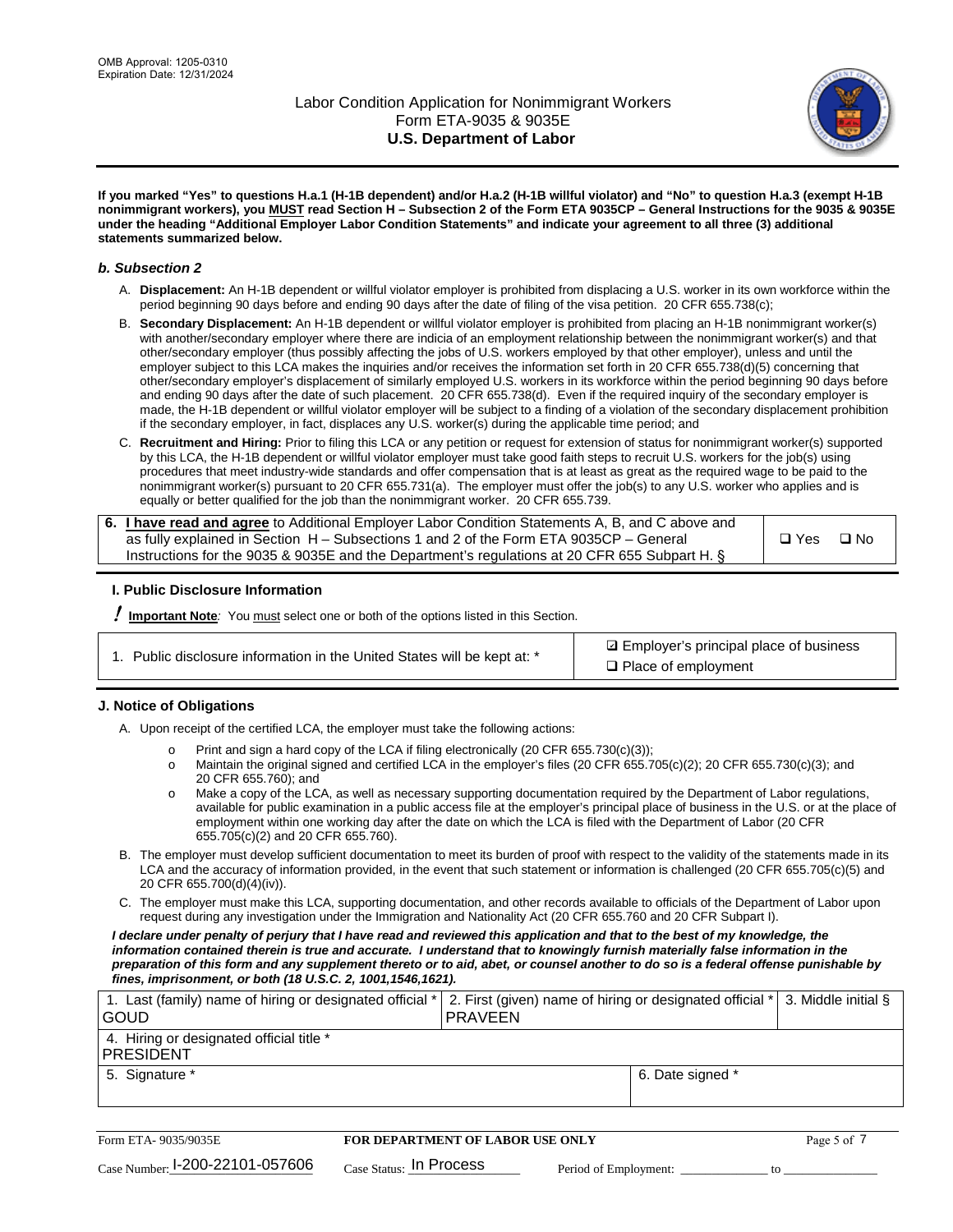

## **K. LCA Preparer**

**Important Note**: Complete this section if the preparer of this LCA is a person other than the one identified in either Section D (employer point of contact) or E (attorney or agent) of this application.

| 1. Last (family) name $\S$                                                                   | 2. First (given) name § |                                  | 3. Middle initial |
|----------------------------------------------------------------------------------------------|-------------------------|----------------------------------|-------------------|
| Kennedy                                                                                      | Adaikala Mary           |                                  |                   |
| 4. Firm/Business name §                                                                      |                         |                                  |                   |
| Law Offices of Mary Kennedy, LLC                                                             |                         |                                  |                   |
| 5. E-Mail address §<br>legal@mkimmigrationlaw.com                                            |                         |                                  |                   |
| L. U.S. Government Agency Use (ONLY)                                                         |                         |                                  |                   |
| By virtue of the signature below, the Department of Labor hereby acknowledges the following: |                         |                                  |                   |
| This certification is valid from This certification                                          |                         |                                  |                   |
| Department of Labor, Office of Foreign Labor Certification                                   |                         | Certification Date (date signed) |                   |
| I-200-22101-057606                                                                           |                         | In Process                       |                   |
| Case number                                                                                  |                         | Case Status                      |                   |
|                                                                                              |                         |                                  |                   |

*The Department of Labor is not the guarantor of the accuracy, truthfulness, or adequacy of a certified LCA.*

## **M. Signature Notification and Complaints**

The signatures and dates signed on this form will not be filled out when electronically submitting to the Department of Labor for processing, but **MUST** be complete when submitting non-electronically. If the application is submitted electronically, any resulting certification **MUST** be signed *immediately upon receipt* from DOL before it can be submitted to USCIS for final processing.

Complaints alleging misrepresentation of material facts in the LCA and/or failure to comply with the terms of the LCA may be filed using the WH-4 Form with any office of the Wage and Hour Division, U.S. Department of Labor. A listing of the Wage and Hour Division offices can be obtained at www.dol.gov/whd. Complaints alleging failure to offer employment to an equally or better qualified U.S. worker, or an employer's misrepresentation regarding such offer(s) of employment, may be filed with the U.S. Department of Justice, Civil Rights Division, Immigrant and Employee Rights Section, 950 Pennsylvania Avenue, NW, # IER, NYA 9000, Washington, DC, 20530, and additional information can be obtained at www.justice.gov. Please note that complaints should be filed with the Civil Rights Division, Immigrant and Employee Rights Section at the Department of Justice only if the violation is by an employer who is H-1B dependent or a willful violator as defined in 20 CFR 655.710(b) and 655.734(a)(1)(ii).

## **N. OMB Paperwork Reduction Act** *(1205-0310)*

These reporting instructions have been approved under the Paperwork Reduction Act of 1995. Persons are not required to respond to this collection of information unless it displays a currently valid OMB control number. Your response is required to receive the benefit of consideration of your application. (Immigration and Nationality Act, Section 212(n) and (t) and 214(c)). Public reporting burden for this collection of information, which is to assist with program management and to meet Congressional and statutory requirements, is estimated to average 75 minutes per response, including the time to review instructions, search existing data sources, gather and maintain the data needed, and complete and review the collection of information.

Send comments regarding this burden estimate or any other aspect of this collection of information, including suggestions for reducing this burden, to the U.S. Department of Labor, Employment and Training Administration, Office of Foreign Labor Certification, 200 Constitution Ave., NW, Box PPII 12-200, Washington, DC, 20210. (Paperwork Reduction Project OMB 1205-0310.) **Do NOT send the completed application to this address.**

| Form ETA-9035/9035E                         | <b>FOR DEPARTMENT OF LABOR USE ONLY</b> |                       | Page 6 of |
|---------------------------------------------|-----------------------------------------|-----------------------|-----------|
| $_{\text{Case Number:}}$ I-200-22101-057606 | $_{\text{Case Status:}}$ In Process     | Period of Employment: |           |